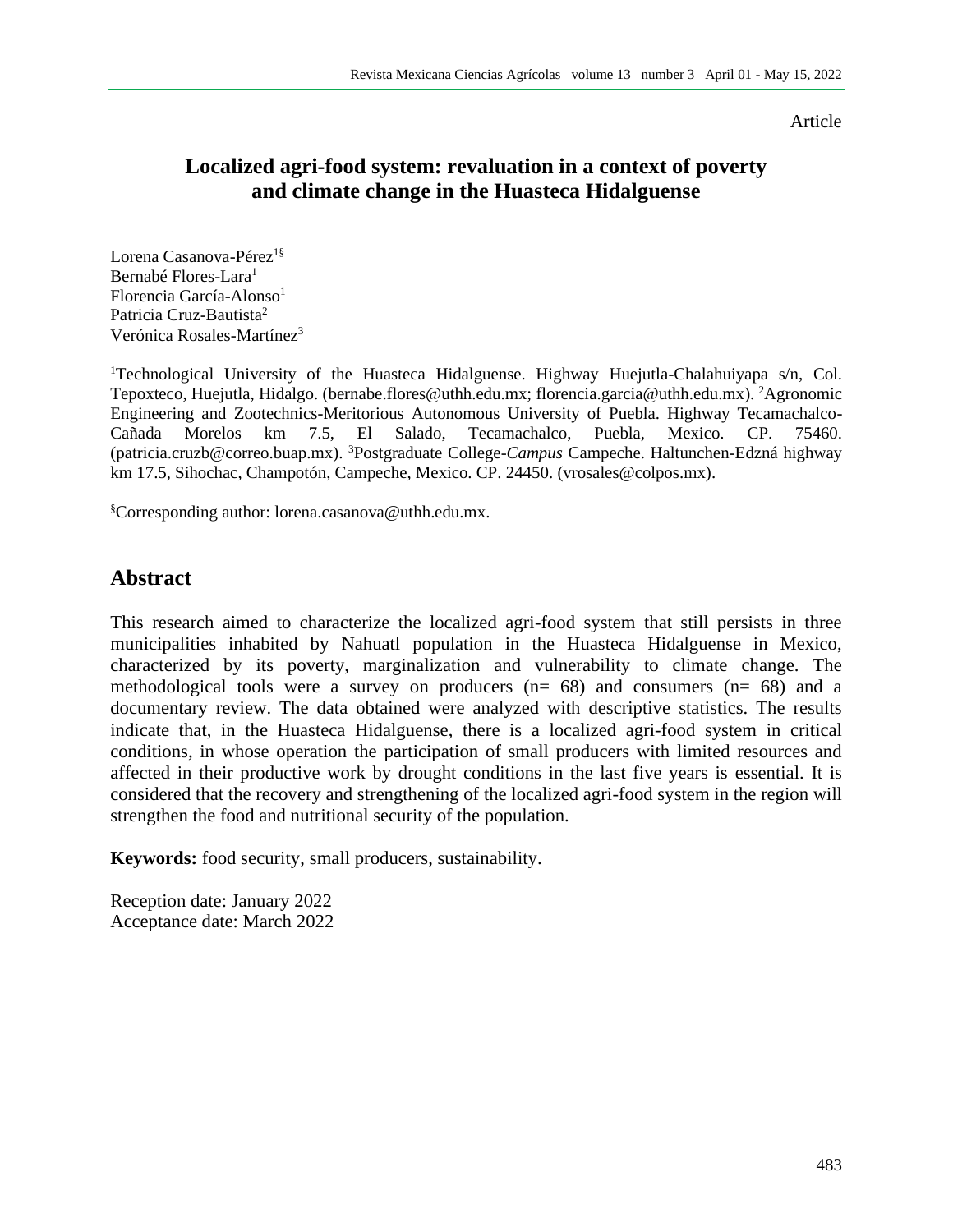# **Introduction**

In Mexico, during the last three decades, the right to access to food, as well as the promotion of local food production were two issues that, due to lack of actions and omissions, led the country to a serious state of food dependence (López and Gallardo, 2015; Díaz-Carreño *et al*., 2016). Today, 60% of the food in our country is imported (Levario, 2018), including corn, a staple crop in the Mexican diet (Moreno-Sáenz *et al*., 2016). The main effect of these agricultural policies resulted in the impoverishment of small producers, who, in order to continue with their economic activity, replaced most of their traditional species with those required by the market, whose purpose was not precisely to satisfy the demand for foods based on the nutritional and culinary requirements of the local population (Moreno-Sáenz *et al*., 2016; FAO, 2016).

Parallel to this process, long marketing chains were developed and strengthened, which today make up the most important supply network in the Mexican territory (Hernández and Villaseñor, 2014), where the losers have been both small agricultural producers and consumers, as it is the largest spatiotemporal gap between who produces foods and who consumes them (Sacco *et al*., 2019). In contrast to this globalizing process, in local contexts, there are still proximity markets that allow interaction between producer and consumer with the multiple benefits that this means, an experience that must be revalued and strengthened by both, in addition to decision makers and makers of public policy in our country.

Consequently, the present research aimed to characterize the localized agri-food system that still persists in the Huasteca Hidalguense, a system that could be strengthened to reconfigure it in a synergistic point to empower both the producer and the consumer, all under sustainable production and solidarity consumption (Bianchi *et al*., 2013; Donovan, 2018).

# **Materials and methods**

# **Study area**

The study area includes the municipalities of Huejutla, Atlapexco and San Felipe Orizatlán, Hidalgo, Mexico, belonging to the Huasteca Hidalguense region (Figure 1). Huejutla, Atlapexco and San Felipe Orizatlán have been classified as municipalities of medium and high marginalization (CONEVAL, 2018), with more than 76% of the population belonging to the Nahuatl indigenous people (CDI, 2010) and where food poverty affects 55.5% of the population (INEGI, 2010).

## **Theoretical-conceptual approach**

The methodological design of this research was based on the theoretical-conceptual approach 'agrifood system', which is composed of three elements that act as entry and exit points of nutrition: 1) food supply chains; 2) food environments; and 3) consumer behavior (FAO 2016). Likewise, this was contextualized based on what is referred to in the Law of Sustainable Rural Development, section XXVII of Article 3°, which defines food security as the timely, sufficient and inclusive supply of foods to the population (LDRS, 2019).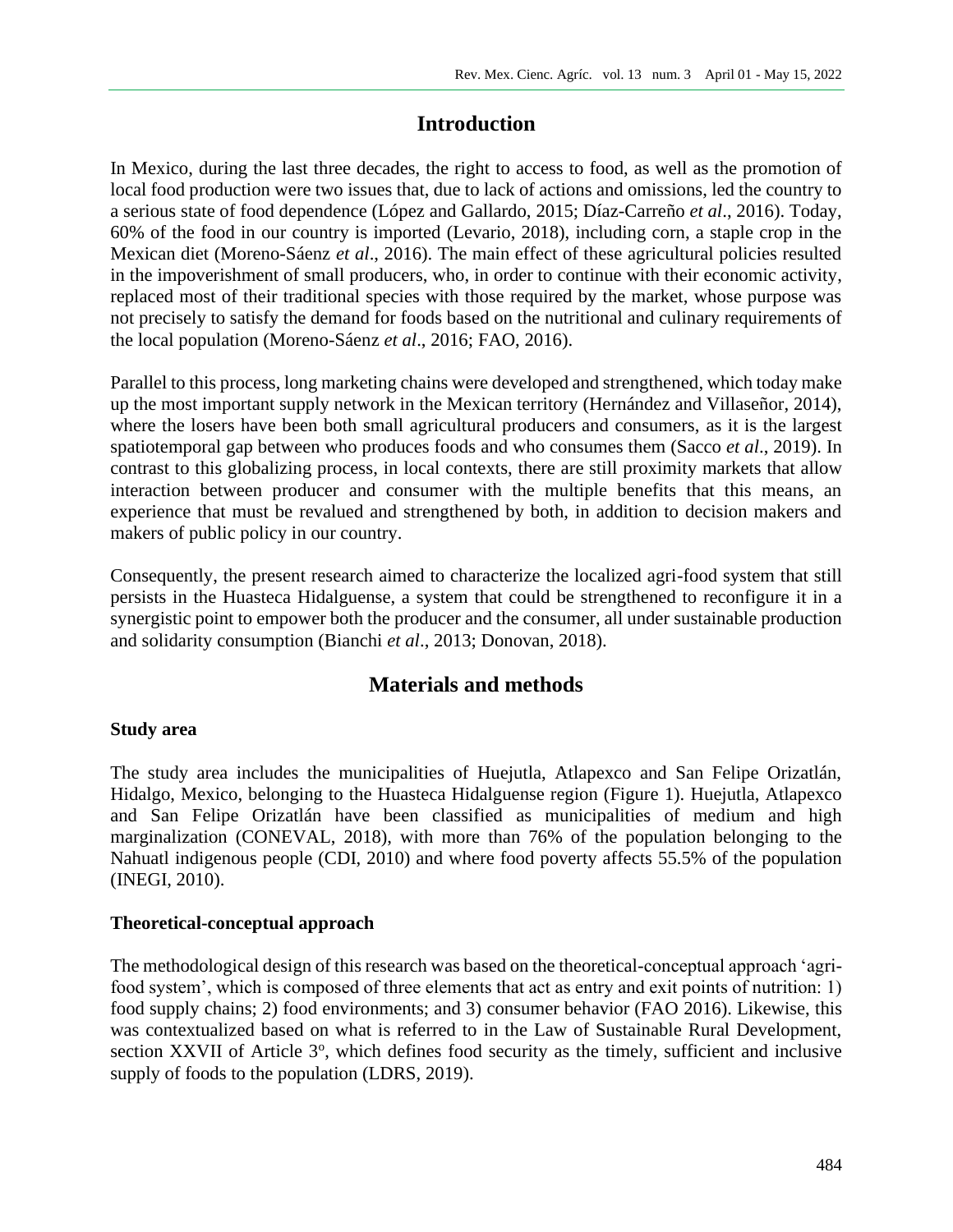

**Figure 1. Location of the municipalities that make up the study area**. Made with data from INEGI (2010).

## **Methodological tools**

During the period January-April 2018, a survey was conducted on producers (n= 68) and consumers (n= 68) in the municipal markets of Atlapexco, Huejutla and San Felipe Orizatlán, Hidalgo (Table 1).

|                      | Municipal market |           |  |  |
|----------------------|------------------|-----------|--|--|
| Municipality         | Producers        | Consumers |  |  |
| Huejutla             | 28               | 28        |  |  |
| Atlapexco            | 20               | 20        |  |  |
| San Felipe Orizatlán | 20               | 20        |  |  |
| Total                | 68               | 68        |  |  |

### **Table 1. Producers and consumers surveyed by municipality.**

The questionnaire to producers consisted of four sections: consumer characterization, origin, agricultural knowledge, type of production, destination of production and crop pattern. Similarly, the questionnaire to consumers was made up of four sections: consumer characterization, origin, consumption habits and food consumption pattern. Sampling was non-probabilistic by quotas (Pimienta, 2000). The quantitative variables were systematized and analyzed using descriptive statistics through Statistics V25.

Likewise, a documentary review was carried out on the digital platforms of the National Institute of Statistics, Geography and Informatics (INEGI), the National Council for the Evaluation of Social Development Policy (CONEVAL), the State Program for Action against Climate Change of Hidalgo (PEACCH) and the National Water Commission-Drought Monitor (CNA-MS).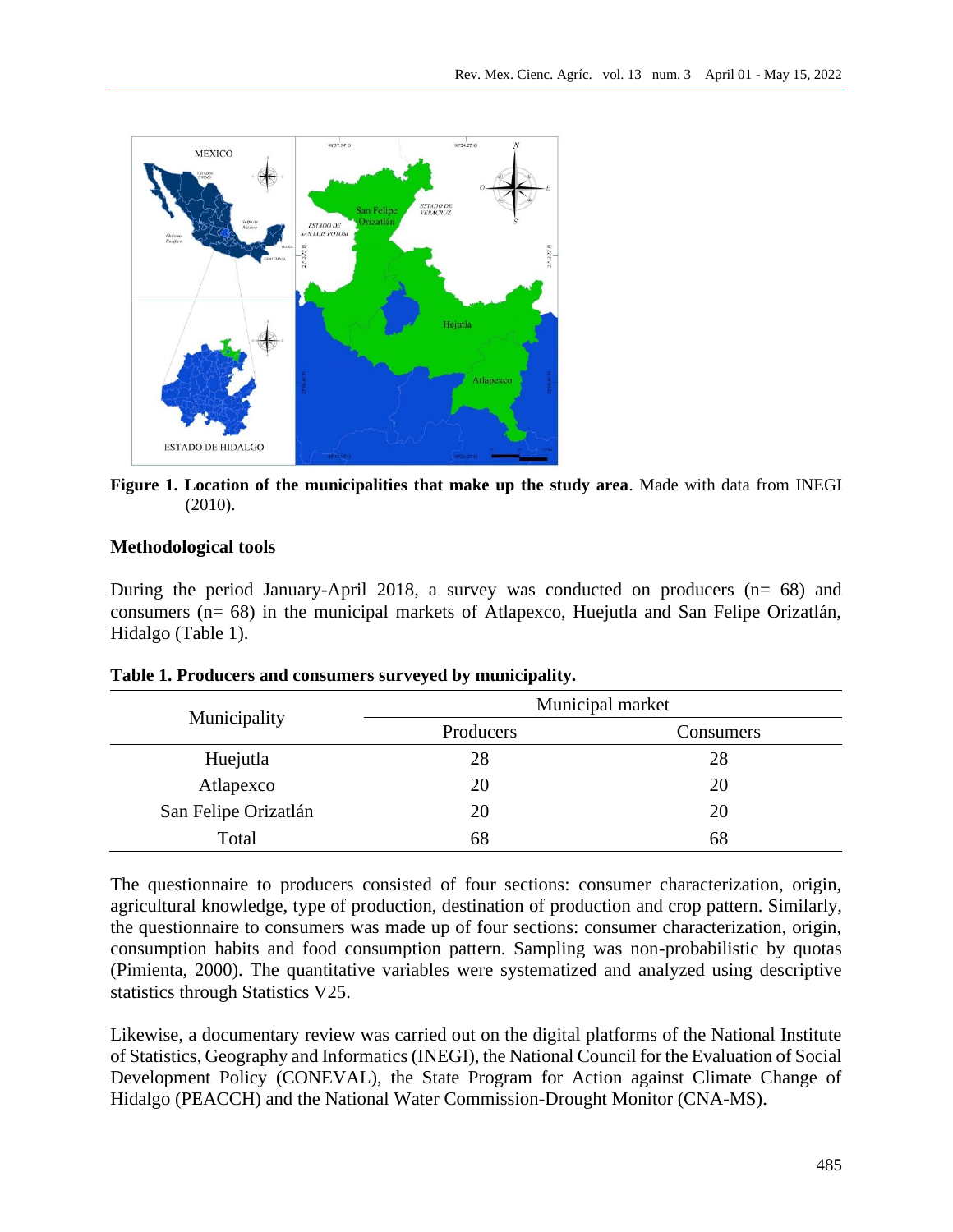### **Characterization of the study area**

Atlapexco, San Felipe Orizatlán and Huejutla occupy a rugged territory to the northeast of the state of Hidalgo. In the higher altitude gradient, there is a temperate climate with pine-oak forested areas, while the lower altitude gradient is dominated by medium evergreen forest that gives rise to the variety of flora and fauna that characterizes the region (Madueño, 2000).

The study area is identified by its indigenous population component belonging to the Nahuatl ethnic group, Table 2, with an eminently rural population in Table 3, it was observed that the percentage of the population in poverty is greater than 60% (Table 4), information consistent with the income levels reported by CONEVAL in 2016 (Table 5).

|                      | Population |            |         |  |  |
|----------------------|------------|------------|---------|--|--|
| Municipality         | Total      | Indigenous | $(\% )$ |  |  |
| Atlapexco            | 19 902     | 15 7 7 6   | 79      |  |  |
| Huejutla             | 129 919    | 77899      | 60      |  |  |
| San Felipe Orizatlán | 38 952     | 23 971     | 62      |  |  |

#### **Table 2. Percentage of indigenous population (Nahuatl) in the study area.**

Made with data from INEGI (2015).

### **Table 3. Urban and rural population present in the municipalities that make up the study area.**

| Municipality         |         | Population   |              |
|----------------------|---------|--------------|--------------|
|                      | Total   | Urban $(\%)$ | Rural $(\%)$ |
| Atlapexco            | 19462   |              | 100          |
| Huejutla             | 122 905 | 41           | 59           |
| San Felipe Orizatlán | 39 181  | 36           | 64           |

Made with data from INEGI (2010).

#### **Table 4. Poverty at the municipal level in the state of Hidalgo**.

|                      | Total      |          | $\mathcal{O}(6)$ |         |                                        |        |            |
|----------------------|------------|----------|------------------|---------|----------------------------------------|--------|------------|
| Municipality         | population | Total in | In               | In      | Vulnerable Vulnerable                  |        | Not poor   |
|                      | 2015       |          |                  |         | poverty moderate extreme due to social | due to | and not    |
|                      |            |          | poverty          | poverty | deprivations                           | income | vulnerable |
| Atlapexco            | 17957      | 78       | 48               | 30      |                                        |        | 4          |
| Huejutla             | 123 763    | 63       | 40               | 22      | 21                                     |        | 13         |
| San Felipe Orizatlán | 34 74 6    | 78       | 52               | 27      | 16                                     |        |            |

Made with data from CONEVAL (2016).

#### **Table 5. Population that obtained an income of up to 2 minimum wages in the study area in 2015.**

| Municipality         | Total   | EAP     | Income up to 2 minimum wages $(\%)$ |
|----------------------|---------|---------|-------------------------------------|
| Atlapexco            | 17957   | 5 1 4 8 |                                     |
| Huejutla             | 123 763 | 40 702  | 62                                  |
| San Felipe Orizatlán | 34 746  | 10.349  | 68                                  |

Trejo-Benítez *et al*. (2017).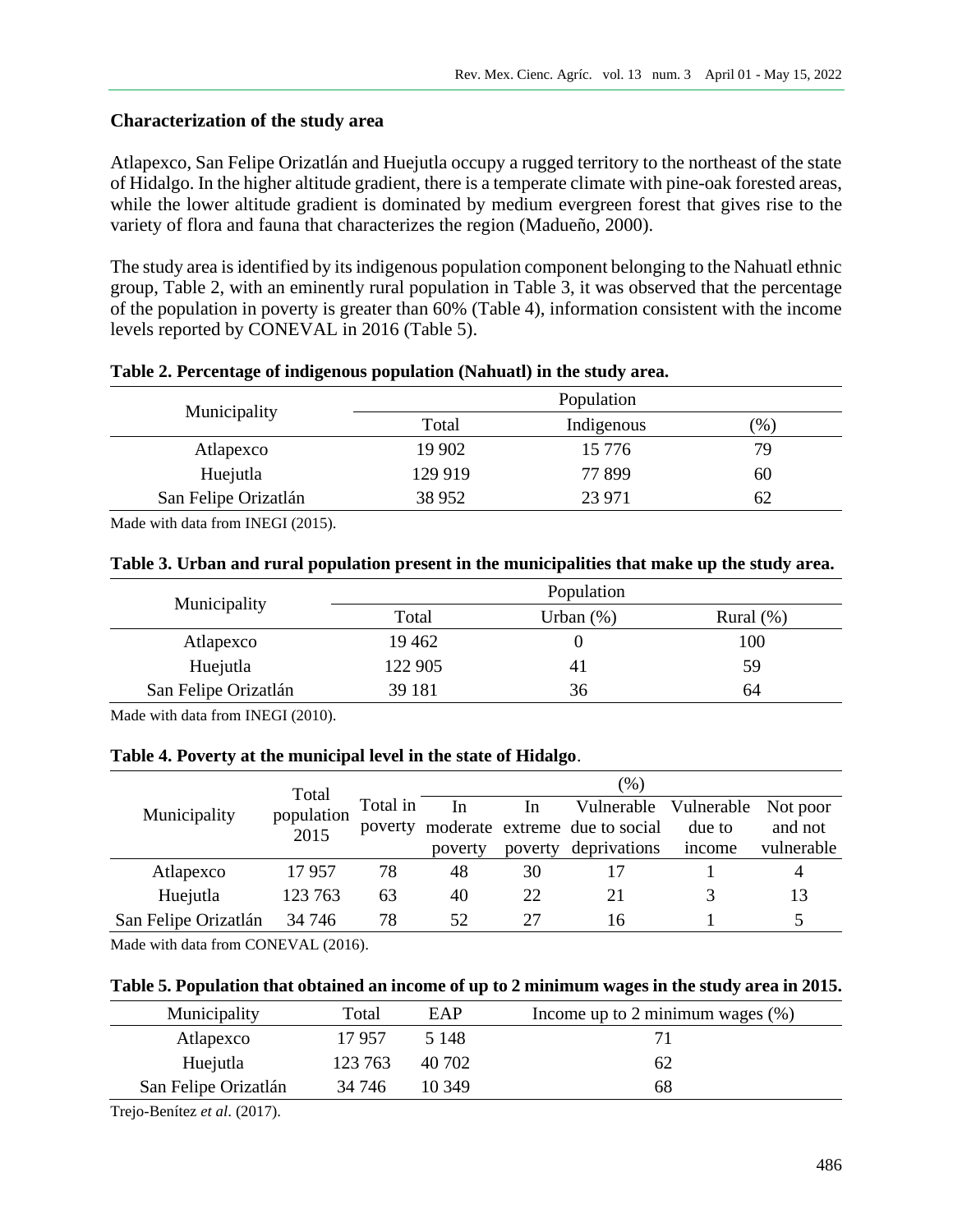### **Globalized** *versus* **localized agri-food systems**

Currently, in the Huasteca Hidalguense, access to foods is between two systems: the globalized agri-food system and the localized agri-food system made up of those small producers who move from their localities to sell their crops first-hand. The first dominates through the long chains of marketing and mass commercial distribution, the second is based on the production of quality foods in short value chains also called short marketing or proximity circuits (Ranaboldo and Arosio, 2016; Rodríguez and Rivero, 2016).

In the area of study, the progressive predominance of these globalized agri-food systems has had an impact on the pattern of agricultural production, since the supply of staple foods, such as corn and beans, now comes from distant regions, gradually displacing local production. In a parallel process, the inhabitants have stopped consuming cultivated or gathered native species. These plants are considered species that respond more to the nutritional and culinary needs of the population. An indirect effect is the abandonment of the dynamic domestication that the producer and their family carried out each cycle in the milpa and the family yard, places considered as *in situ* genetic reservoirs (Salazar and Magaña, 2015).

This is essential in a country whose major challenge is to be able to produce at least 75% of the foods for its population in the coming years (FAO, 2015). For now, Mexico is far from meeting the food security of its entire population (Moreno-Sáenz *et al*., 2016). This achievement will depend, among other things, on the recognition of the need to strengthen localized agri-food systems and their short marketing chains through the definition and operationalization of public policies aimed at local agricultural development, with the poorest producers in this country as beneficiaries.

# **Results**

Climate change is a global phenomenon with differentiated local effects, as observed in the study area where, although the three municipalities that make it up will be affected by the reduction of precipitation and the increase in temperature, Atlapexco will be the one that receives the greatest impact due to the decrease in precipitation estimated for 2080 (PEACCH, 2013) (Table 6).

**Table 6. Degree of impact in the study area due to changes in precipitation and temperature patterns estimated for 2080.**

| Municipality         | Precipitation | Temperature |
|----------------------|---------------|-------------|
| Atlapexco            |               |             |
| Huejutla             |               |             |
| San Felipe Orizatlán |               |             |

Degree of impact: 4= very high, 3= high, 2= medium high, 1= low. Made with data from PEACCH (2013).

In the study area, the drought period went from occurring in a couple of months to almost the whole year, as it happened in 2019. In this regard, the CNA-SM (2020) indicates that, when this drought occurs for more than six months a year, in addition to affecting the agricultural and livestock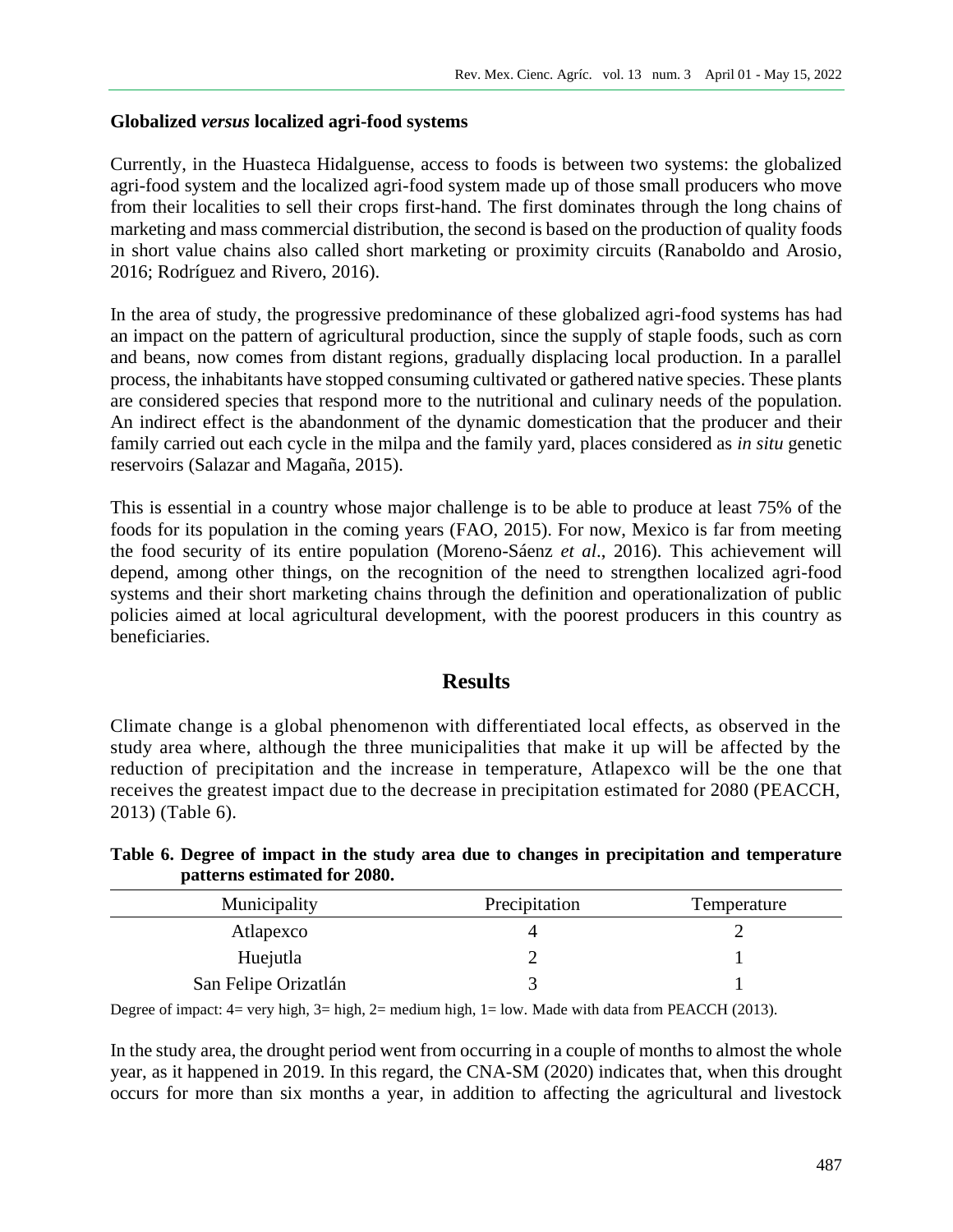activity of the region, the hydrological system and ecology of the place are impacted. These droughts have been classified by the CNA-MS (2020) as: D0 (abnormally dry), D1 (moderate drought), D2 (severe drought), D3 (extreme drought) and D4 (exceptional drought). The incidence of drought and its intensity in the study area for 16 years are shown below (Figures 2, 3 and 4).



**Figure 2. Presence of drought in Atlapexco, Hidalgo 2003-2019.** Made with data from CNA-MS (2020).



**Figure 3. Presence of drought in Huejutla, Hidalgo 2003-2019.** Made with data from CNA-MS (2020).



**Figure 4. Presence of drought in San Felipe Orizatlán, Hidalgo 2003-2019.** Made with data from CNA-MS (2020).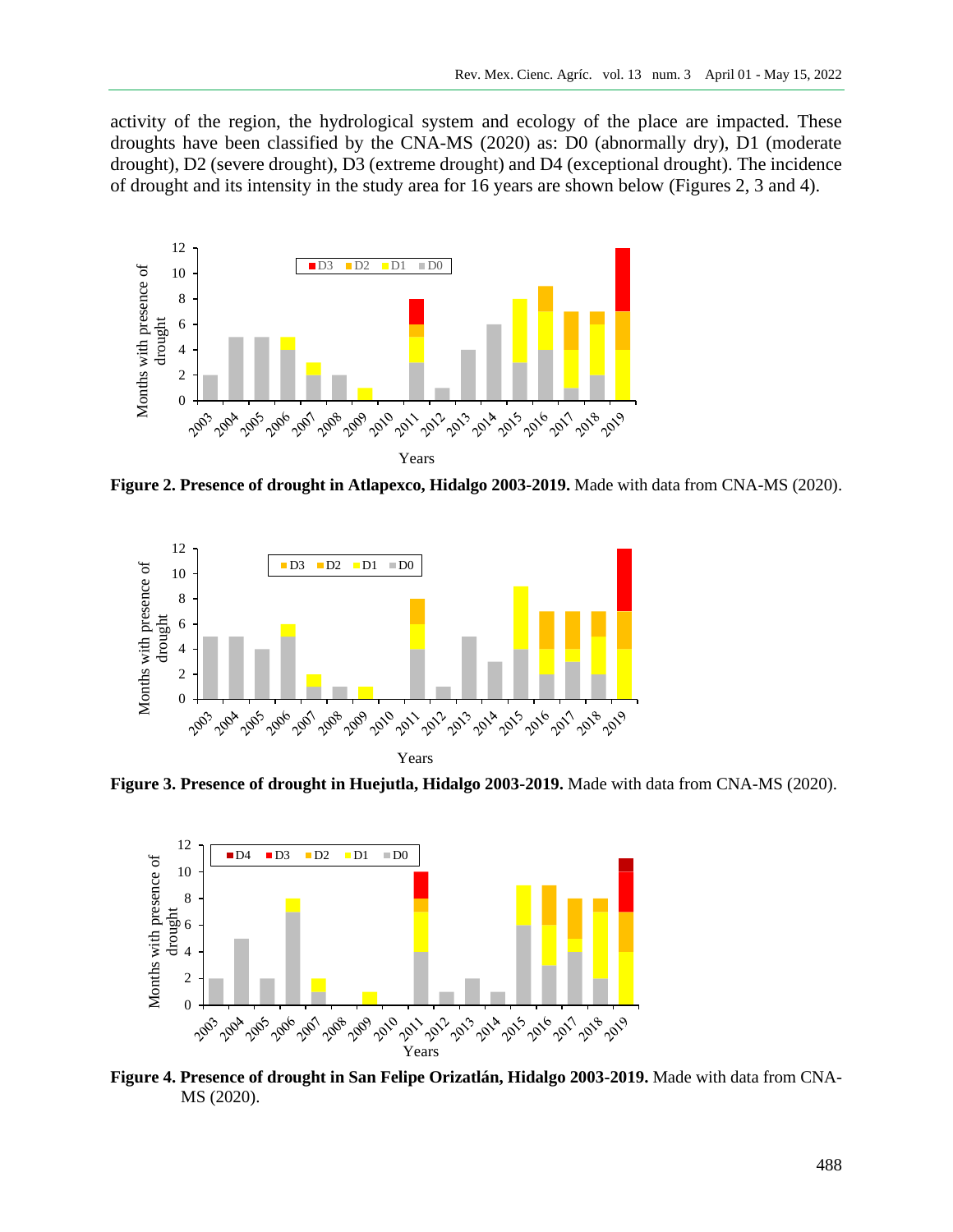The effects of these years of drought have particularly affected the production of beans, a C3 crop that requires higher moisture conditions than corn and that, due to higher temperatures, is more exposed to the presence of diseases (Figure 5).



**Figure 5. Decreasing behavior of the area and the harvested volume of beans in Huejutla, Hidalgo.** Made with data from (SIAP, 2020).

It is important to mention that, although PEACH (2013) indicates that Atlapexco will be the municipality that will have the highest degree of impact in terms of changes in precipitation and temperature in an estimate made for 2080, in contrast, the data indicated by the CNA-MS (2020), during the period studied, indicate San Felipe Orizatlán as the most vulnerable municipality. This finding shows the need for studies on the impact of climate change at the local level, useful information in the definition of agriculture adaptation strategies, particularly in the medium and long term.

Regarding the characterization of producers and consumers in the study area, the participants were 76% men and 24% women; of the total of interviewees, 75% assumed themselves as indigenous, with an average of 69 years, finding that, the older, the greater the number of crops in their milpa and lot (mean positive Spearman's correlation coefficient of 0.34), but on average each producer grows 5 species.

The data obtained indicate that 33% of the interviewees produce foods to satisfy their self-supply, 19% of the producers take all their production to local markets, while 48% of the participants consume and market their crops. This variable, in relation to age groups, offers a particular perspective where it can be seen that, regardless of the aforementioned purposes, the older producers are the ones in charge of local food production in the study area (Figure 6).



**Figure 6. Age of producers involved in food production/supply.** Made with field data.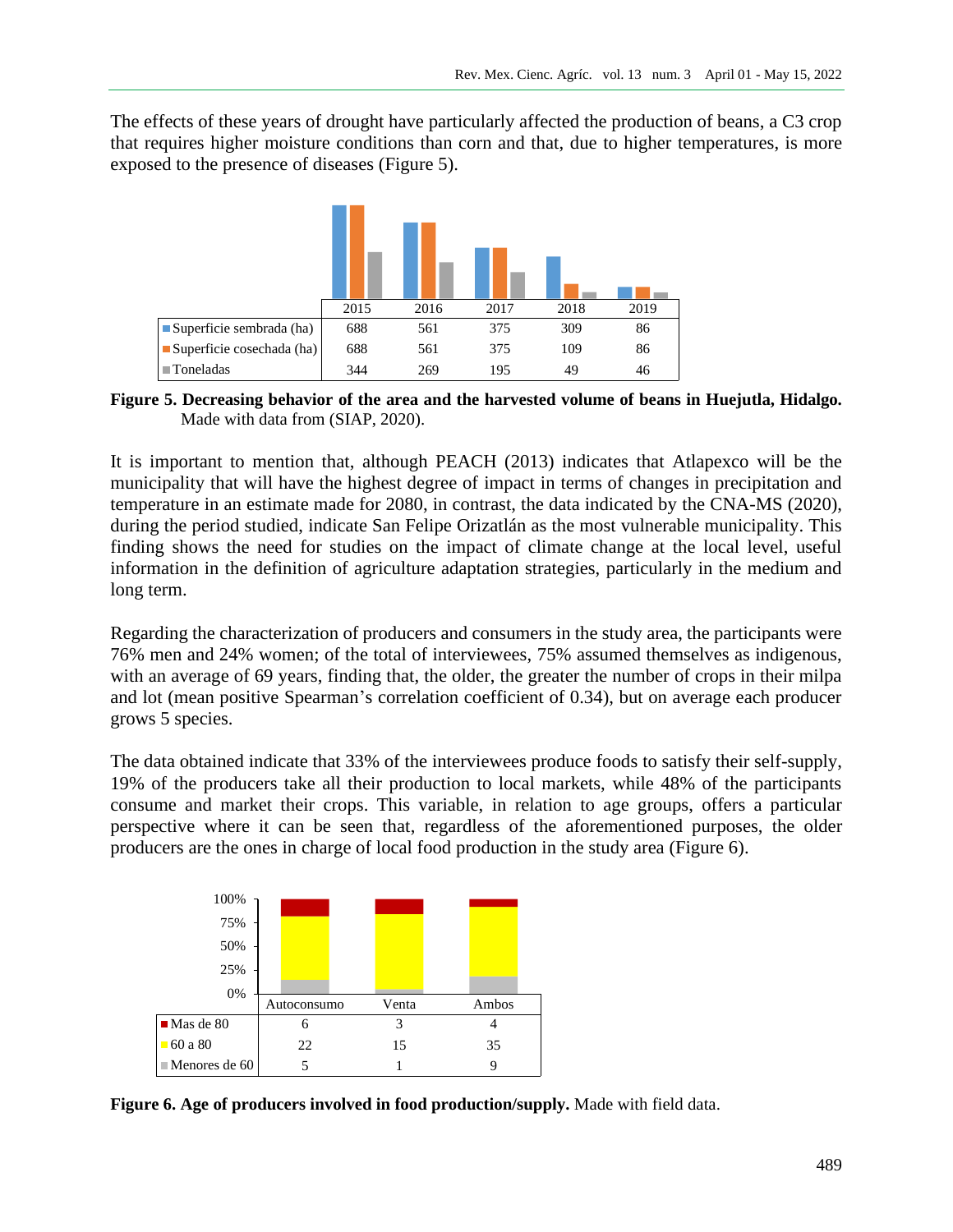Forty-five percent of the products sold come from the milpa, 18% from the family yard and the rest from both. Eighty percent of the participants indicated that their products are characterized by being freshly cut and produced without the use of agrochemicals, particularly those from the family yard. Eighty percent of producers mention that they use at least 60 min to move from their localities to the municipal markets and the localities where producers/consumers come from are in a surrounding area of 50 km.

The food production identified in the study area consisted of 37% fruits, 33% vegetables, 6% grains, 6% aromatic herbs and 2% tubers. Except for corn and beans, species such as purslane (*Portulaca oleracea* L.), izote (*Yuca filifera* Chabaud 1976), chiltepin (*Capsicum annuum* variety *glabriusculum* (Dunal) Heiser and Pickersgill) and wild tomato (*Lycopersicon esculentum* L. variety *Cerasiforme*), are species that exist within the milpa or the family yard but do not receive any management (i.e., fertilization or pest and disease control).

The participants stated that some of these species are consumed only by the family and particularly by the older members, for example, seeds of guaje (*Leucaena leucocephala*) or the fruit of wild papaya (*Carica papaya* L.), food species little consumed or disused, which are no longer part of the crop-gathering pattern of families and nor of the culinary pattern (CONABIO, 2020). Other species are still marketed in municipal markets, although their demand is minimal because younger people have stopped consuming them, such as anona (*Annona squamosa*) and atomales (*Allium neapolitanum*, *Sabal mexicana* Mart). Also, the producers mention that there are species such as yellow mombin (*Spondias mombin* L.) and huitlacoche (*Ustilagus maydis*) that, although still consumed, their sale is still basically local because they are highly perishable and that limits their fresh sale in other regions (CONAFOR, 2020).

Of the consumers interviewed, 40% were men and 60% women, with an average schooling of 8 years, that is, more than double that of the producers. Of these, 23% purchase plant-based foods once a week, 32% twice a week, 37% three times a week and 8% of people purchase four times a week. People who make their purchases once a week live in the municipal seats and based on the interviews, this behavior is associated with greater schooling and better paid job, while those who buy their foods up to four times a week inhabit peripheral areas of the municipal seats, with a lower schooling. Twenty-five percent of consumers indicated that their consumption is based on the acquisition of fruits, vegetables and grains from people who sell from house to house, while 75% said they buy these products in improvised stands located in the areas surrounding the municipal markets of Atlapexco, Huejutla and San Felipe Orizatlán.

Forty-seven percent of consumers said they purchase these foods due to their lower cost, 35% for their taste, 2% for custom, 5% because these products are healthy and 11% mentioned that they do it because of the quality of the products because of the way they are grown. It should be noted that the consumers interviewed, when assessing the foods generated by local production, only 5% indicate them as healthy foods. Given this data, it is necessary to provide the consumer with information about the nutritional properties of these products.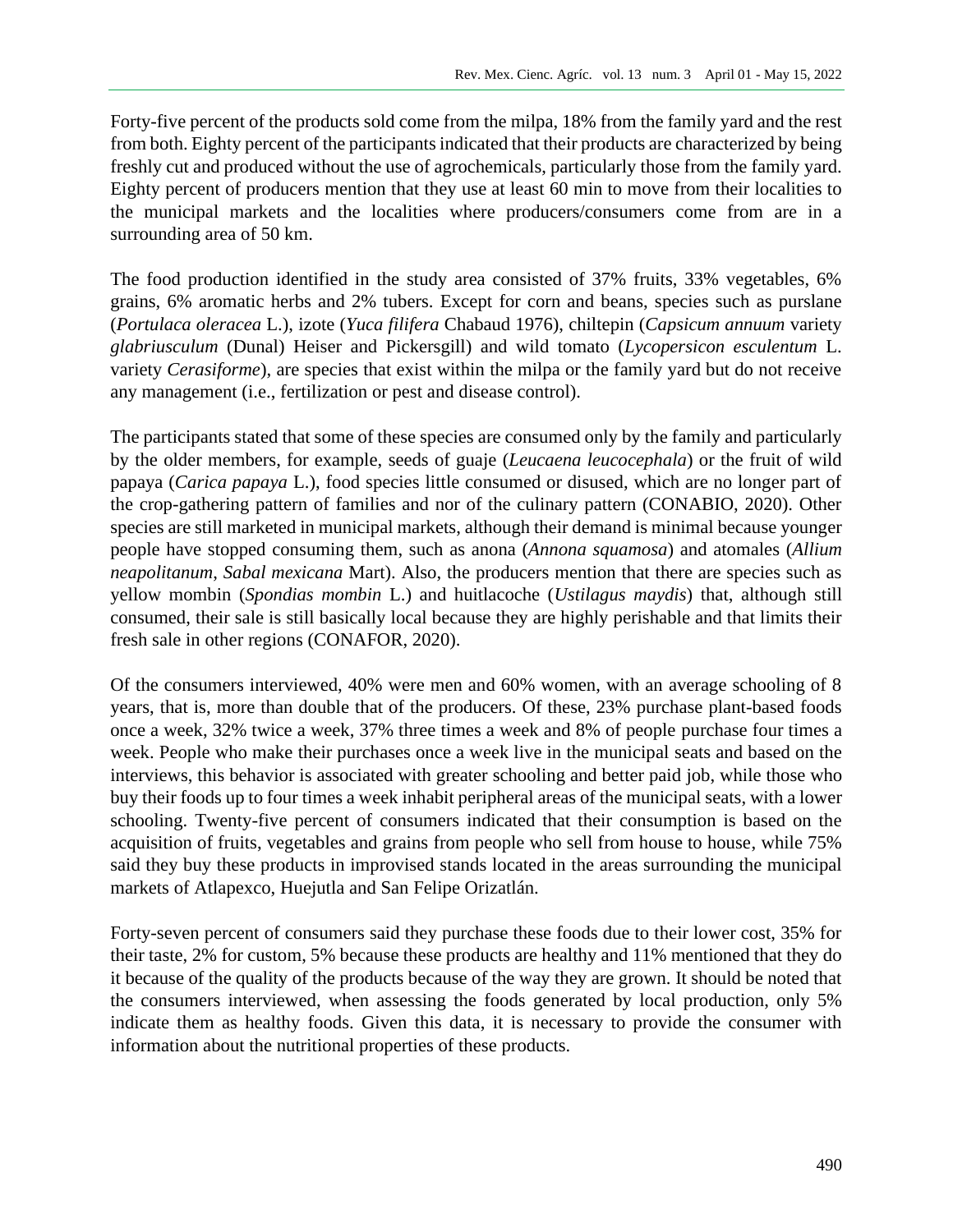# **Discussion**

The globalized agri-food system has not guaranteed society access to foods in quantity and quality, for this reason and considering the findings found in the study area, the strengthening of the local agri-food system based on the meeting between producers and consumers in a more democratic and fair space is proposed (Rodríguez *et al*., 2017). Fortunately, in the Huasteca Hidalguense, this type of system still persists, but it is in the process of disarticulation, so it is necessary to strengthen the links between producers and intermediate or final consumers, favoring the existence of agreements prior to sale and the proximity relationships that underlie them (Rodríguez and Riveros, 2016).

It is also important to work with the impacts caused by the gradual imposition of processed and ultra-processed foods provided by the globalized agri-food system and that is causing public health problems such as malnutrition and obesity (Monteiro *et al*., 2013). In this sense, data on obesity place Hidalgo as one of the states with the highest incidence, with 490.75 cases per 100 thousand inhabitants (Anuario de Morbilidad, 2014). In Mexico, as in China and South Africa, nutritious foods have become relatively more expensive than those high in fats, sugars or salt (Rodríguez and Riveros, 2016).

This has negatively impacted people's nutritional status, increasing their vulnerability to noncommunicable diseases (CEPAL, 2017). The most severe effects of this process occur in infants in rural areas where chronic malnutrition has been found to be a common problem that has negative effects on infants' motor and cognitive development (Lacroix *et al*., 2013). In the Huasteca Hidalguense, a response to the above could be the promotion of an offer of fresh, nutritious foods, linked to the local, the artisanal, also having their own identity as it happens in other regions of the country and Latin America (Ortega and Morales, 2013; Rodríguez and Riveros, 2016).

That is, fruits, seeds, tubers, produced locally and that must be progressively included in the diet and therefore, reintroduced to the culinary pattern of the region, to be consumed particularly by the younger generations. The above according to the idea of what is not consumed is not preserved. Another important argument for the strengthening of localized agrifood systems in the Huasteca Hidalguense is its role in the conservation of the biocultural heritage of this territory, because these are based mainly on a production of native species (Muchnik *et al*., 2011; Altieri and Nicholls, 2019).

The reasons for the choice of these edible species and their domestication are the result of the historical interaction between society and nature, this genetic wealth is part of their biocultural heritage (Hernández and Villaseñor, 2014; Zuluaga and Ramírez, 2015; Méndez and Hernández, 2019). Finally, it is necessary to rebalance the power relationships between production and consumption (García and Sanz, 2016), redefine and strengthen the links between poor producers and consumers, recognizing their inherent needs and establishing close communication between the two (Lacroix *et al*., 2013; Hernández and Villaseñor, 2014; López-García, 2015; Altieri and Nicholls, 2019).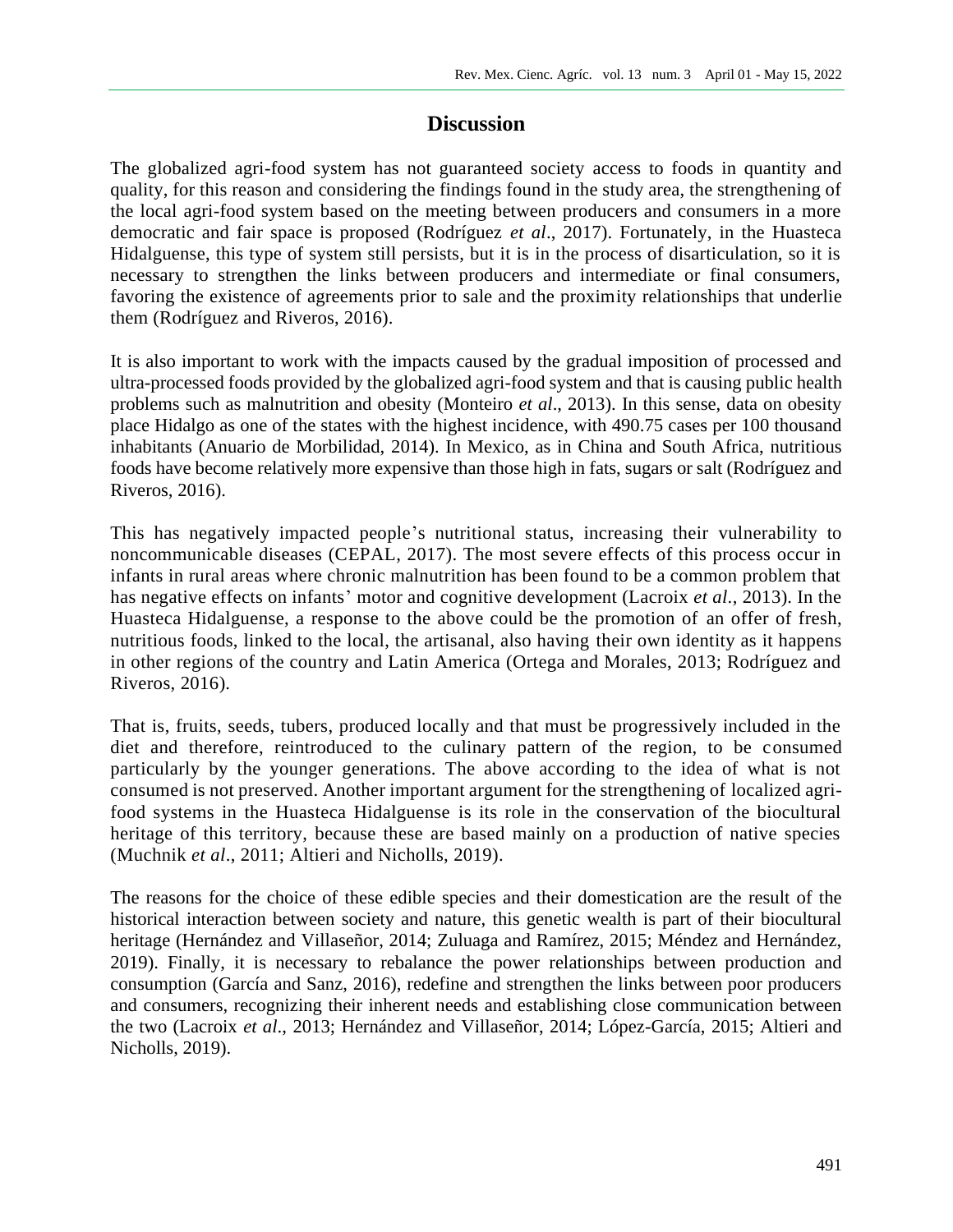In this sense, it is important to compare the valuation made by the producer and the consumer of locally produced foods, so consumers value their price while producers think that the preference for their products is due to their better taste; however, these perceptions are never shared and much less reflected upon (Table 7).

**Table 7. Perception of why foods are purchased by consumers** *versus* **perception of the producer (%).**

| Participant | Price | Taste | Quality | Custom | Healthy |
|-------------|-------|-------|---------|--------|---------|
| Consumer    |       |       |         |        |         |
| Producer    | 94    |       |         |        |         |

As for climate change, it is suggested that this phenomenon is creating conditions of greater uncertainty for those who carry out agricultural work. Those affected will continue to be, as in other regions of the world, small producers who carry out their agricultural activity in marginal productive areas such as rainfed lands, slopes, thin soils prone to erosion (Altieri and Nicholls, 2009; PEACCH, 2013; Murray and Jaramillo, 2018) and whose adaptation strategies are minimal or none (Medina-García *et al*., 2016; Morales, 2016), this will deepen poverty, hunger and with it, migration flows to urban centers, where rural poverty will increase existing urban poverty (Morales, 2016).

Given this context, it is necessary to reconsider the importance of the genetic diversity of local varieties that make up localized agri-food systems as a strategy to reduce variability in yields, which acts as an insurance to sustain production and face environmental and climate change, as well as to meet their sociocultural and economic needs. That is, small producers obtain multiple nutritional uses from this genetic wealth and at the same time exploit the various production environments based on empirical knowledge of the different characteristics such as: soil quality, altitude, slope, moisture availability, etc. (Torres-Salcido *et al*., 2015; Altieri and Nicholls, 2019).

In this sense, it is important to mention that agricultural production in the study area is still characterized by management practices underlain by ecological knowledge and environmental values compatible with sustainability approaches (Torres-Salcido *et al*., 2015). However, practices such as polyculture in the milpa, hoeing, recycling of organic matter are disappearing, as well as practices that support genetic diversity, soil and moisture conservation, so important in an area of rainfed agriculture (Donovan, 2018; Altieri and Nicholls, 2019).

As for consumers, they must assume the importance of healthy and environmentally friendly food consumption, the recovery of production and consumption habits consistent with sustainability, the recognition of family farming (Gliessman *et al*., 2007; Hernández and Villaseñor, 2014; López-García *et al*., 2015). In other words, the localized agri-food system, in addition to producing food, must strengthen the social fabric (López-García, 2015) and local economic development (Rosset and Martínez, 2014).

With this, the transport needs of products decrease considerably, productive diversification is promoted so that food needs are covered primarily by local agriculture, thus promoting food security (Sanz, 2014; Altieri and Nicholls, 2019). Finally, one of the most recurrent arguments is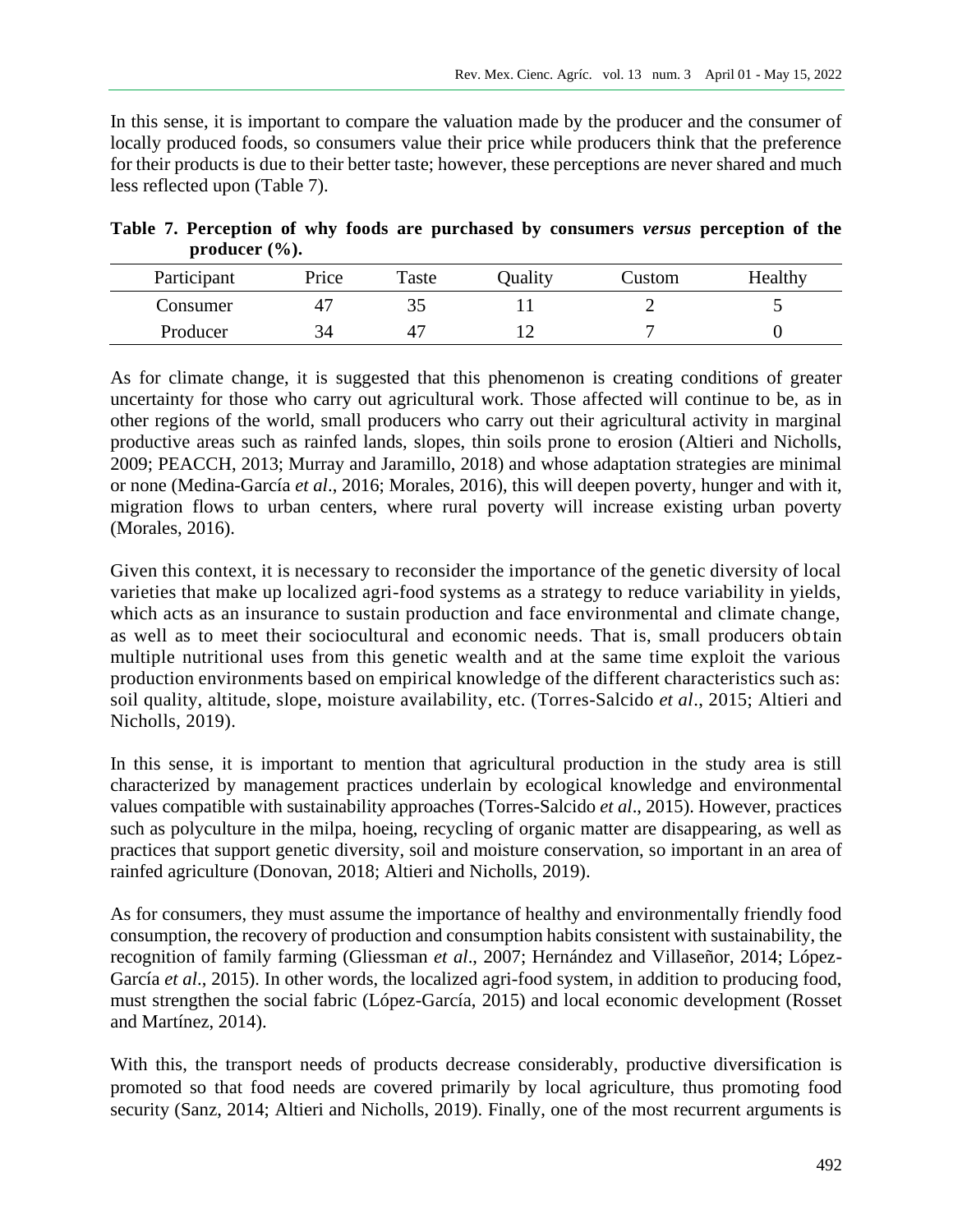that, in localized agri-food systems, not only security is promoted, but also food sovereignty (Donovan, 2018) since these incorporate species that do not reach the short marketing circuits, such as those subject to gathering.

It is also important for food producers and consumers to question the mercantile logic of the prevailing agri-food system that excludes producers and standardizes consumption patterns. Any action by decision-makers should consider that poverty, the lack of access to foods for most of the population, are essential elements in their design (Montan, 2017). These actions should consider the political and social relationships that occur in the municipalities, which are sometimes difficult and often contradictory, as happens in the study area (Madueño, 2000).

In addition, it is necessary to be aware that the quality of foods has been defined based on intrinsic characteristics such as taste, freshness, texture and hygiene; this as a response to the specifications that each actor participating in the different stages of production and distribution gives to food products (Montan, 2017). It is important that, in the case of locally produced food, other attributes related to health, safety and care of the environment are considered (Altieri and Nicholls, 2019).

In addition, it is necessary to consider the fact that producers are carrying out their agricultural activity in conditions of greater uncertainty due to changes in the behavior of the main agroclimatic variables (Madueño, 2000). No less important is the consideration that these small producers are aging and that there is no generational replacement that can produce foods in the coming years, this should be worrying since the average age of the producers interviewed is almost a decade older in relation to the national average, which is 60 years (Vázquez-Palacios, 2007).

The strengthening of the local agri-food system also requires the existence and maintenance of communication routes that communicate to proximity markets. A factor that helps producers in the study area to be regularly subject to the presence of intermediaries who travel through localities and properties on dirt roads imposing excessively low prices on products and that small producers have no choice but to accept (Madueño, 2000).

# **Conclusions**

The recovery and strengthening of the localized agri-food system such as the one that still persists in the Huasteca Hidalguense will allow the continuation of the way of life of the producers, the conservation of their cultivated and associated agrobiodiversity and in the case of consumers, access to cheaper foods, valued for their freshness and flavor, which are also part of their cultural identity. However, it is necessary to implement strategies so that there is a real link between the two, recognizing their needs and expectations, thus being able to establish more democratic relationships and recognition of the importance and interdependence between the two, a process that will also contribute to the recovery of the social fabric.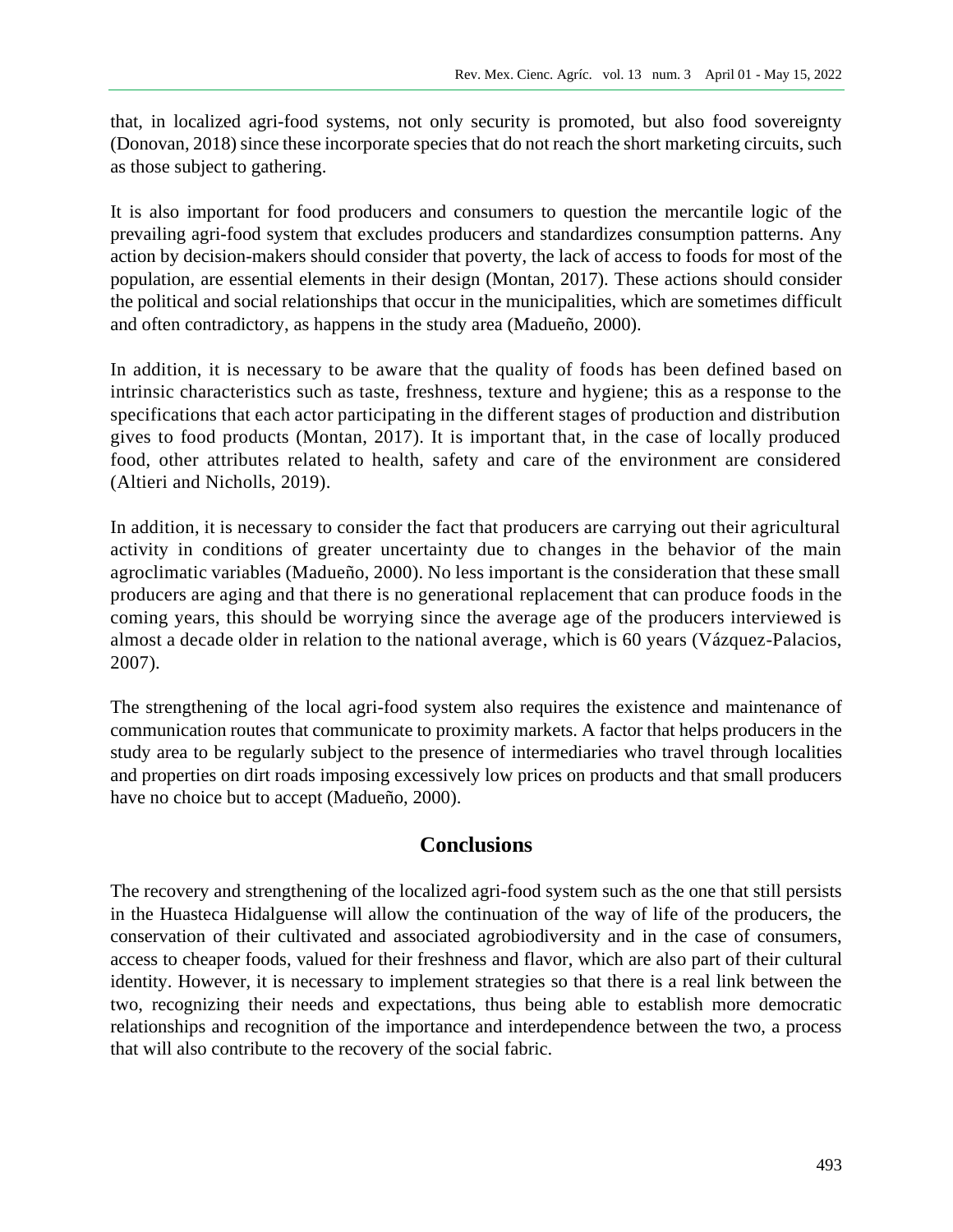All this requires the committed participation of decision makers so that there are decent spaces for their interaction and mutual recognition. Strengthening localized agri-food systems is not only talking about food production and supply, but also about the means to do so (infrastructure, means of transport, training and technical assistance). The achievement of this objective will bring additional benefits such as recognizing the importance of the relationship between rural and urban, the reduction of food poverty and nutritional deprivations in a framework of search towards rural sustainability and the care of common goods fundamental to life such as water, soil and climate.

## **Cited literature**

- Altieri, M. y Nicholls, C. 2009. Cambio climático y agricultura campesina: impactos y respuestas adaptativas. Leisa Rev. Agroecología. 24(4):5-8. [https://www.leisa-al.org/web/index.](https://www.leisa-al.org/web/index.%20php/volumen-24-numero-4/1897-cambio-climatico-y-agricultura-campesina-impactos-y-respuestas-adaptativas)  [php/volumen-24-numero-4/1897-cambio-climatico-y-agricultura-campesina-impactos-y](https://www.leisa-al.org/web/index.%20php/volumen-24-numero-4/1897-cambio-climatico-y-agricultura-campesina-impactos-y-respuestas-adaptativas)[respuestas-adaptativas.](https://www.leisa-al.org/web/index.%20php/volumen-24-numero-4/1897-cambio-climatico-y-agricultura-campesina-impactos-y-respuestas-adaptativas)
- Altieri, M. y Nicholls, C. 2019. Agroecología y diversidad genética en la agricultura campesina. Leisa Rev. Agroecología. 35(2):22-25. [https://www.leisa-al.org/web/index.php/volumen-](https://www.leisa-al.org/web/index.php/volumen-35-numero-2/3890-agroecologia-y-diversidad-genetica-en-la-agricultura-campesina)[35-numero-2/3890-agroecologia-y-diversidad-genetica-en-la-agricultura-campesina.](https://www.leisa-al.org/web/index.php/volumen-35-numero-2/3890-agroecologia-y-diversidad-genetica-en-la-agricultura-campesina)
- Anuario de Morbilidad. 2014. Veinte principales causas de enfermedad en Hidalgo por fuente de notificación. [https://epidemiologia.salud.gob.mx/anuario/2020/principales/estatalinstitu](https://epidemiologia.salud.gob.mx/anuario/2020/principales/estatalinstitu%20cion/hgo.pdf)  [cion/hgo.pdf.](https://epidemiologia.salud.gob.mx/anuario/2020/principales/estatalinstitu%20cion/hgo.pdf)
- Bianchi, E. C.; Ferreyra, S. y Kosiak, G. 2013. Consumo responsable: diagnóstico y análisis comparativo en la Argentina y Uruguay. Escritos contables y de administración. 4(1):43- 79. [https://dialnet.unirioja.es/servlet/articulo?codigo=5120360.](https://dialnet.unirioja.es/servlet/articulo?codigo=5120360)
- CEPAL. 2017. Seguridad alimentaria y nutricional en Centroamérica y la República Dominicana Explorando los retos con una perspectiva sistémica. 2-26 pp.<https://www.cepal.org/es/> publicaciones/42588-seguridad-alimentaria-nutricional-centroamerica-la-republicadominicana.
- CNA-MS. 2020. Monitor de sequía para América del Norte. [https://smn.conagua.gob.mx/](https://smn.conagua.gob.mx/%20es/climatologia/monitor-de-sequia/monitor-de-sequia-de-america-del-norte)  [es/climatologia/monitor-de-sequia/monitor-de-sequia-de-america-del-norte.](https://smn.conagua.gob.mx/%20es/climatologia/monitor-de-sequia/monitor-de-sequia-de-america-del-norte)
- CONABIO. 2020. Ficha informativa de especies. [http://www.conabio.gob.mx/malezasdemexico/](http://www.conabio.gob.mx/malezasdemexico/%20mimosaceae/leucaena-leucocephala/fichas/ficha.htm)  [mimosaceae/leucaena-leucocephala/fichas/ficha.htm.](http://www.conabio.gob.mx/malezasdemexico/%20mimosaceae/leucaena-leucocephala/fichas/ficha.htm)
- CONEVAL. 2016. Medición de la pobreza. Consulta dinámica de resultados de pobreza a nivel municipio 2010 y 2015. [https://www.coneval.org.mx/Medicion/Paginas/consulta-pobreza](https://www.coneval.org.mx/Medicion/Paginas/consulta-pobreza-municipal.aspx)[municipal.aspx.](https://www.coneval.org.mx/Medicion/Paginas/consulta-pobreza-municipal.aspx)
- CONEVAL. 2018. Información de pobreza y evaluación en las entidades federativas y municipios. [https://www.coneval.org.mx/coordinacion/entidades/Paginas/inicioent.aspx.](https://www.coneval.org.mx/coordinacion/entidades/Paginas/inicioent.aspx)
- Díaz-Carreño, M. A.; Sánchez-León, M. and Díaz-Bustamante, A. 2016. Food insecurity in Mexican states: a study on their major determinants. Economía, Sociedad y Territorio. 16(51):459-483. [http://www.scielo.org.mx/scielo.php?script=sci-abstract&pid=S1405842](http://www.scielo.org.mx/scielo.php?script=sci-abstract&pid=S1405842%2012016000200459&lng=es&nrm=i&tlng=en)  [12016000200459&lng=es&nrm=i&tlng=en.](http://www.scielo.org.mx/scielo.php?script=sci-abstract&pid=S1405842%2012016000200459&lng=es&nrm=i&tlng=en)
- Donovan, J. 2018. Vínculos entre la producción agroecológica y los sistemas alimentarios en los Andes. Introducción. Leisa Rev. Agroecología. 34(2):5-7 [http://www.leisa](http://www.leisa-al.org/web/images/stories/revistapdf/vol34n2.pdf)[al.org/web/images/stories/revistapdf/vol34n2.pdf.](http://www.leisa-al.org/web/images/stories/revistapdf/vol34n2.pdf)
- FAO. 2015. Final report for the international symposium on agroecology for food security and nutrition. 18-19 pp. Roma. [https://www.fao.org/agroecology/database/detail/es/c/888715/.](https://www.fao.org/agroecology/database/detail/es/c/888715/)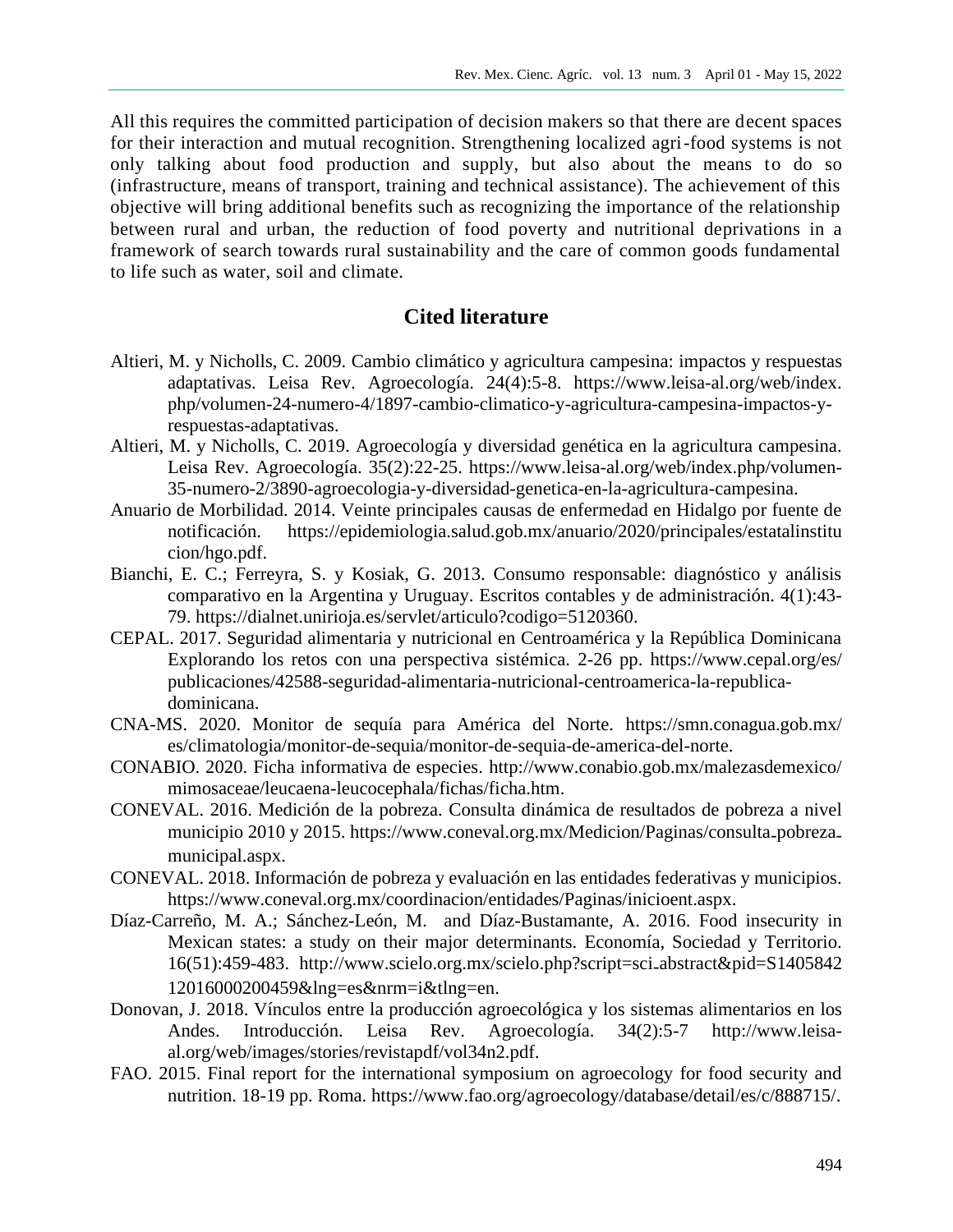- FAO. 2016. El sistema alimentario en México oportunidades para el campo mexicano en la agenda 2030 de desarrollo sostenible, Ciudad de México. 5-38 pp. [https://www.fao.org/](https://www.fao.org/%203/CA2910ES/ca2910es.pdf)  [3/CA2910ES/ca2910es.pdf.](https://www.fao.org/%203/CA2910ES/ca2910es.pdf)
- Gliessman, S. R.; Rosado-May, F. J.; Guadarrama-Zugasti, C.; Jedlicka, J.; Cohn, A.; Méndez, V. E.; Cohen, R.; Trujillo, L.; Bacon, C. y Jaffe, R. 2007. Agroecología: promoviendo una transición hacia la sostenibilidad. Ecosistemas. 16(1):13-23. https://www.revista ecosistemas.net/index.php/ecosistemas/article/view/134.
- Hernández, M. C. y Villaseñor, A. 2014. La calidad en el sistema agroalimentario globalizado. Rev. Mex. Sociol. 76(4):557-582. [http://www.scielo.org.mx/pdf/rms/v76n4/v76n4a2.pdf.](http://www.scielo.org.mx/pdf/rms/v76n4/v76n4a2.pdf)
- INEGI. 2010. Censo de Población y Vivienda 2010. [https://www.inegi.org.mx/](https://www.inegi.org.mx/%20programas/ccpv/2010/)  [programas/ccpv/2010/.](https://www.inegi.org.mx/%20programas/ccpv/2010/)
- INEGI. 2015. Banco de indicadores sociodemográficos y económicos. [https://www.inegi.org.mx/](https://www.inegi.org.mx/%20app/indicadores/?ind=6207019014&?ag=19047&tm=6)  [app/indicadores/?ind=6207019014&?ag=19047&tm=6##divfv62070190146207019034#](https://www.inegi.org.mx/%20app/indicadores/?ind=6207019014&?ag=19047&tm=6) [d6207019014.](https://www.inegi.org.mx/%20app/indicadores/?ind=6207019014&?ag=19047&tm=6)
- Lacroix, P.; Chauveau, C. y Taipe, D. 2013. Soberanía alimentaria y comercialización campesina en Ecuador. *In*: Hidalgo, F. Comercialización y soberanía alimentaria: 63-68 pp. SIPAE y agronomes e veterinaires sans frontieres. [https://www.repositoriointerculturalidad.ec/](https://www.repositoriointerculturalidad.ec/%20jspui/bitstream/123456789/32719/1/Comercializaci%C3%B3n%20y%20soberan%C3%ADa%20alimentaria.pdf)  [jspui/bitstream/123456789/32719/1/Comercializaci%C3%B3n%20y%20soberan%C3%A](https://www.repositoriointerculturalidad.ec/%20jspui/bitstream/123456789/32719/1/Comercializaci%C3%B3n%20y%20soberan%C3%ADa%20alimentaria.pdf) [Da%20alimentaria.pdf.](https://www.repositoriointerculturalidad.ec/%20jspui/bitstream/123456789/32719/1/Comercializaci%C3%B3n%20y%20soberan%C3%ADa%20alimentaria.pdf)
- Levario, E. A. 2018. La seguridad alimentaria como guía de política pública en México. Evaluación cualitativa del caso de la Ciudad de México. Tesis. El Colegio de San Luis AC, México, DF. 32-84 pp.
- López, R. y Gallardo, E. D. 2015. Las políticas alimentarias de México: un análisis de su marco regulatorio. Estudios socio-jurídicos. 17(1):13-4. [http://www.scielo.org.co/pdf/esju/v17n1/](http://www.scielo.org.co/pdf/esju/v17n1/%20v17n1a01.pdf)  [v17n1a01.pdf.](http://www.scielo.org.co/pdf/esju/v17n1/%20v17n1a01.pdf)
- Madueño, P. R. 2000. La Huasteca hidalguense: pobreza y marginación social acumulada. Sociológica. 15(44):97-131. [https://www.redalyc.org/pdf/3050/305026537005.pdf.](https://www.redalyc.org/pdf/3050/305026537005.pdf)
- Medina-García, G.; Ruiz-Corral, J. A.; Rodríguez-Moreno, V. M.; Soria-Ruiz, J.; Díaz, G. y Zarazúa, P. 2016. Efecto del cambio climático en el potencial productivo del frijol en México. Rev. Mex. Cienc. Agríc. Pub. Esp. 13(01):2465-2474 [http://www.scielo.org.mx/](http://www.scielo.org.mx/%20pdf/remexca/v7nspe13/2007-0934-remexca-7-spe13-2465-en.pdf)  [pdf/remexca/v7nspe13/2007-0934-remexca-7-spe13-2465-en.pdf.](http://www.scielo.org.mx/%20pdf/remexca/v7nspe13/2007-0934-remexca-7-spe13-2465-en.pdf)
- Méndez, V. M. y Hernández, R. 2019. Agrobiodiversidad y agroecología de la mano hacia sistemas agroalimentarios más ecológicos y justos. Leisa Rev. Agroecología. 35(2):16-17 [http://www.leisa-al.org/web/images/stories/revistapdf/vol35n2.pdf.](http://www.leisa-al.org/web/images/stories/revistapdf/vol35n2.pdf)
- Monteiro, C. A.; Moubarac, J. C.; Cannon, G.; Ng, S. W. and Popkin, B. 2013. Ultra-processed products are becoming dominant in the global food system. Obesity reviews. 14(2):21-28. Doi: [https://doi.org/10.1111/obr.12107.](https://doi.org/10.1111/obr.12107)
- Morales, J. 2016. Agricultura y sostenibilidad rural: alternativas en marcha para enfrentar el cambio climático. *In*: Griffon, D. (Coord.). Narrativas contrahegemónicas de la crisis climática. Venezuela. (Ed.). Amalivaca. 23-71 pp.
- Moreno-Sáenz, L. I.; González-Andrade, S. y Matus-Gardea, J. M. 2016. Dependencia de México a las importaciones de maíz en la era del TLCAN. Rev. Mex. Cienc. Agríc. 7(1):115-126. http://www.scielo.org.mx/scielo.php?script=sci.arttext&pid=S2007-09342016000100115.
- Muchnik, J.; Sanz, J. y Torres, G. 2011. Sistemas agroalimentarios localizados: estado de las investigaciones y perspectivas. Estudios Latinoam. 27-28:33-49. http://www.revistas. unam.mx/index.php/rel/article/view/49375/44417.